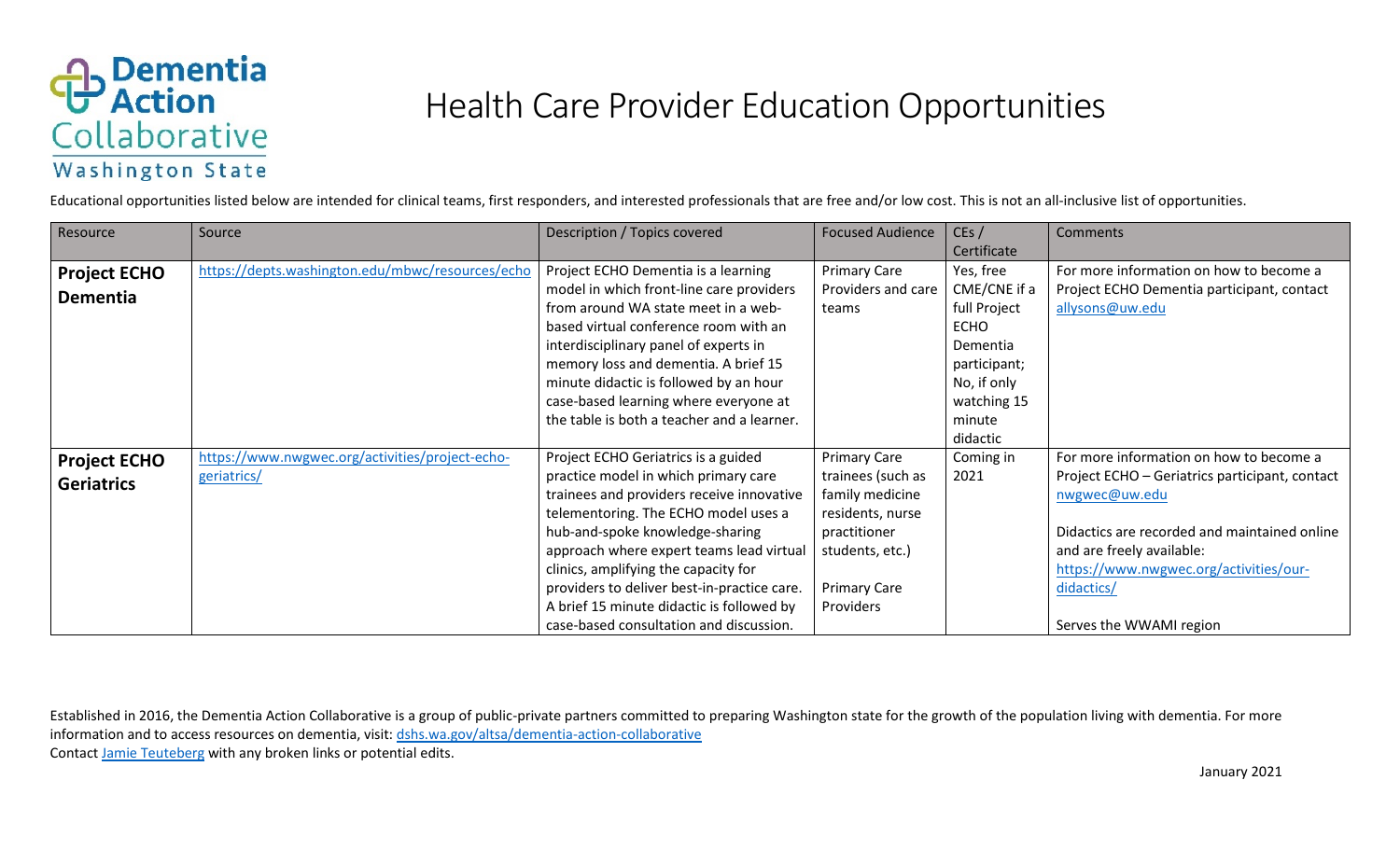| <b>Training for</b><br><b>Healthcare</b><br><b>Professionals</b> | Alzheimer's Association<br>https://www.alz.org/professionals     | General information and videos<br>Topics:<br><b>Cognitive Assessment</b><br>Dementia Diagnosis<br>Dementia Management<br>Cognitive Assessment & Care<br>Planning<br><b>First Responder Training</b>                                                                                                                                                                                                                                                                                                                                                                                                   | Health Systems,<br>Clinicians, Nurses,<br><b>First Responders</b>                               | No                                                                                                                  | National program, not-state specific<br>Account needed for First Responder Training<br>(no cost) |
|------------------------------------------------------------------|------------------------------------------------------------------|-------------------------------------------------------------------------------------------------------------------------------------------------------------------------------------------------------------------------------------------------------------------------------------------------------------------------------------------------------------------------------------------------------------------------------------------------------------------------------------------------------------------------------------------------------------------------------------------------------|-------------------------------------------------------------------------------------------------|---------------------------------------------------------------------------------------------------------------------|--------------------------------------------------------------------------------------------------|
| <b>CATCH-On</b>                                                  | http://catch-on.org/                                             | Normal aging, evaluating memory<br>concerns, managing multiple chronic<br>conditions, dementia and working with<br>interprofessional geriatric health care<br>teams, person centered dementia care in<br>the hospital setting, treatment of<br>behavioral changes in PLWD,<br>4Ms: dementia, delirium, depression,<br>caregiving, polypharmacy, and mobility                                                                                                                                                                                                                                          | Healthcare<br>professionals &<br>community based<br>organizations                               | Yes                                                                                                                 | Not state specific                                                                               |
| <b>HRSA</b>                                                      | https://bhw.hrsa.gov/grants/geriatrics/alzheimers-<br>curriculum | Overview of Mild Cognitive Impairment,<br>diagnosing dementia, role of diversity in<br>dementia care, discussing dementia<br>diagnosis, understanding early-stage<br>dementia, middle-stage dementia,<br>managing dementia common medical<br>conditions, medical treatments of<br>dementia, interprofessional team and<br>dementia, effective care transitions<br>to/from acute care hospitals, ethics and<br>capacity issues, palliative and end of life<br>care, clinical social workers and clinical<br>psychologists, role of acute care staff,<br>role of pharmacists, dentistry and<br>dementia | Health<br>professionals,<br>Primary care,<br>geriatric care<br>teams, direct<br>service workers | Yes for<br>Physicians,<br>Nurses,<br>certified<br>health<br>educators,<br>and health<br>professions,<br>pharmacists | Not state specific                                                                               |

Established in 2016, the Dementia Action Collaborative is a group of public-private partners committed to preparing Washington state for the growth of the population living with dementia. For more information and to access resources on dementia, visit[: dshs.wa.gov/altsa/dementia-action-collaborative](http://www.dshs.wa.gov/altsa/dementia-action-collaborative) Contact [Jamie Teuteberg](mailto:jamie.teuteberg@hca.wa.gov) with any broken links or potential edits.